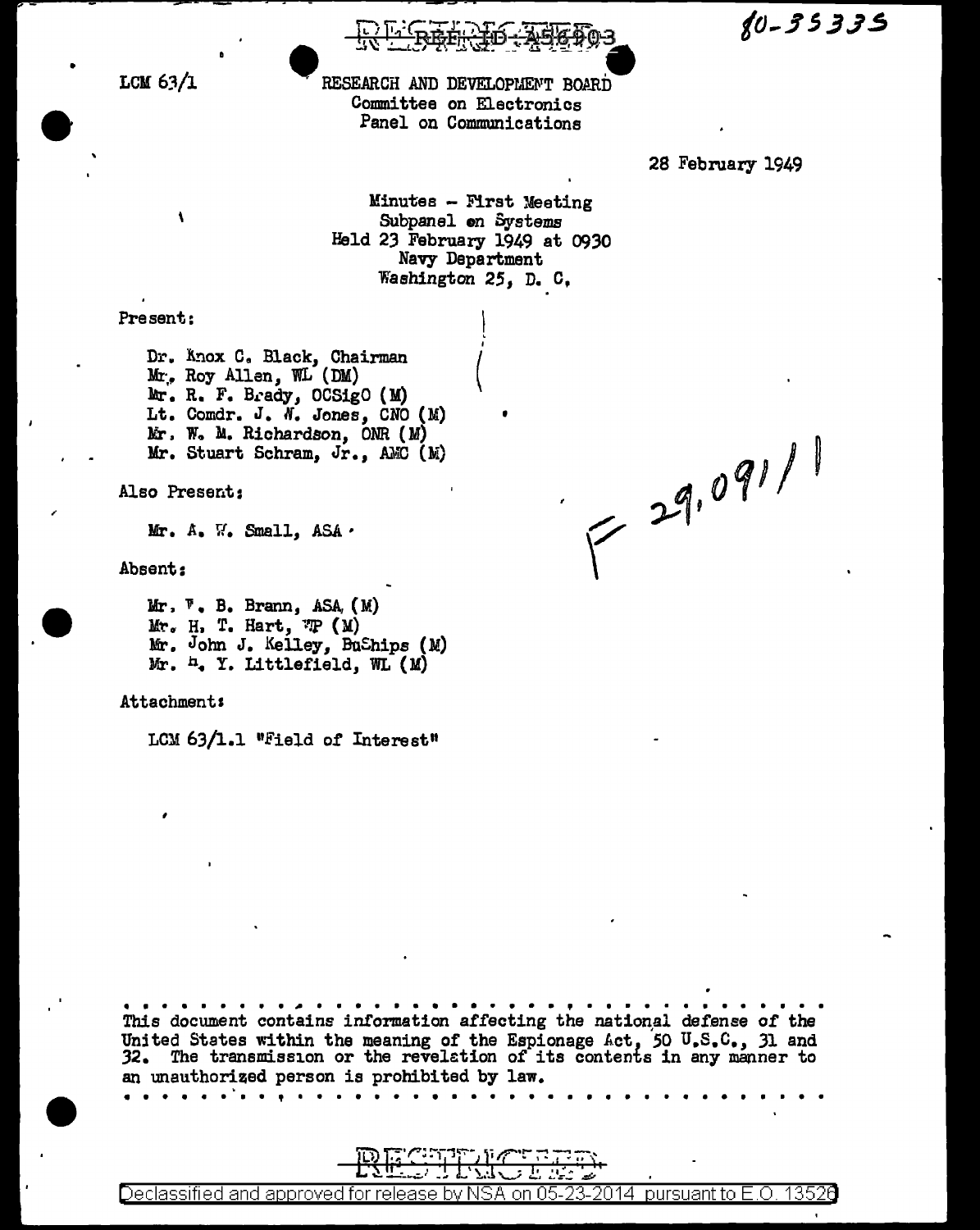--

 $\bullet$  .



# LCM 63/l (cC'nt) • -1. Field of Interest

The field of interest and terms of reference for the Subpanel were discussed. LCM o3/l.l was prepared as a recommended field of interest which should be considered and  $('if satisfactory)$  approved by the Panel. Terms of referenca should be identical with those of the Panel with the limitation of the field of interest.

Actien - K. c. Black. Discussicn at next Panel meeting.

# 2. Allocation of Responsibility

No investigation of this, pending action on other matters  $-$  see below.

 $Action - None$  at this time.

## 3. Summary Charts and Systems Projects

Latest edition of sunmary charts has no specific systems projects. However, prior to the next meeting, each Service member is to review all projects in the summary charts under the cognizance of his Service and report at the next meeting all projects which are predominantly "systems.'' in character or which have so much "systems" work in them that they should be considered by the Systems Subpanel.

Action - All Service members review their own projects in the • surnmsry charts and have "systems" jobs tagged for the next meeting.

A discussion was held concerning other jobs not appearing on the summery charts, but of "systems" character. Summerize these.

3.1 Johns Hopkins Contract with ONR (see memorandum from Richardson to Pratt dated 26 November 1948). Work on this hes yielded nothing tangible as yet.  $K$ .  $C$ . Black to check with Penel on Basic Research for coordination responsibility.  $W$ . M. Richerdson to report at approximately quarterly intervels on progress on this job •

 $Action - K. C. Black and F. M. Richardson$ 

3.2 Strauberg Cerlson Nevy Contract N60RI-187. Now complete Task No. 1 final report. Summary Report is worth having as a general reference book.

Action - No specific action neaded.

3.3 Bell System - Signal Corps Contract. Identificd as No. 38115.<br>This is a broad general systems research contract, very important. to RDB and the Services in general. This follows a similar general

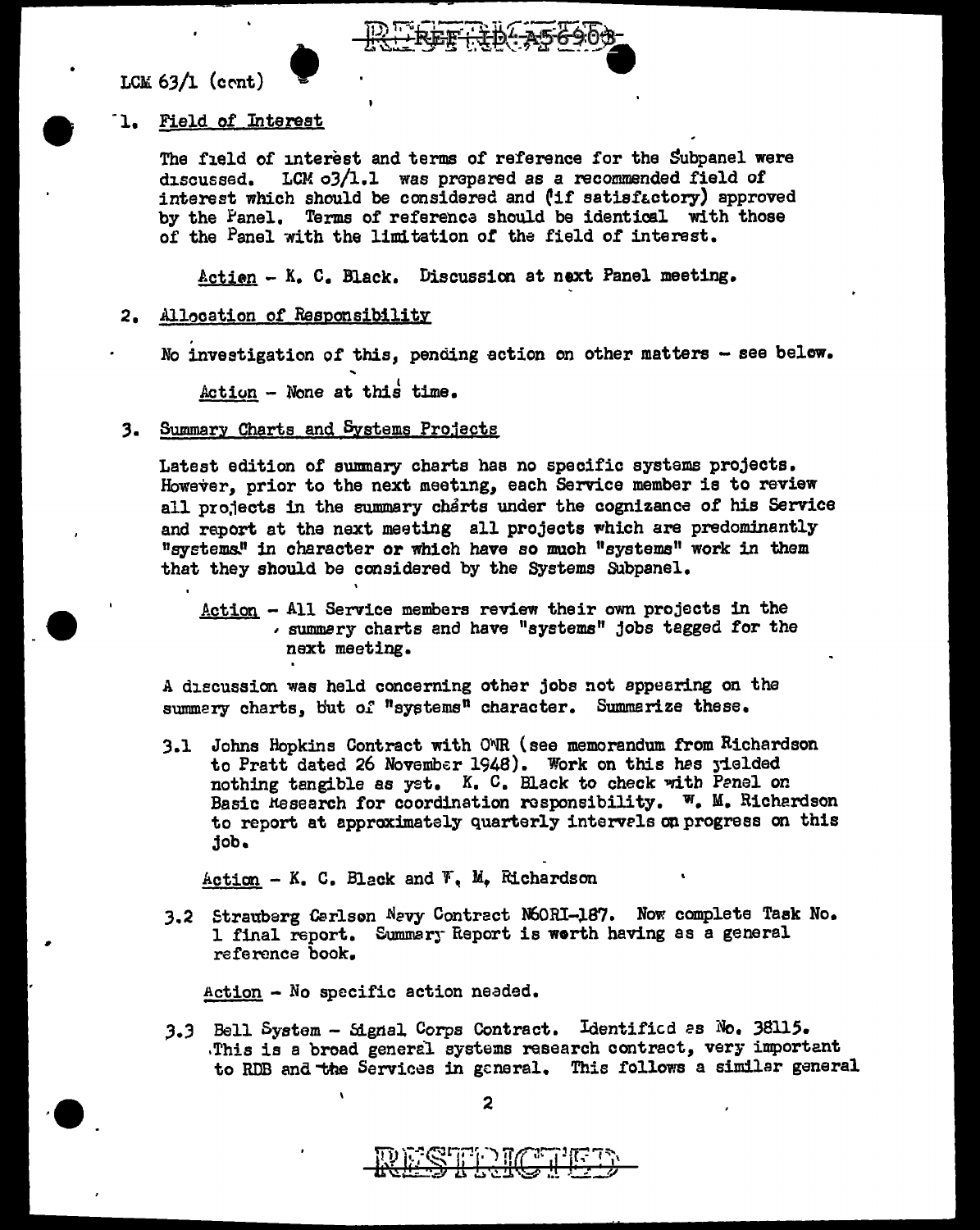LCM  $63/1$  (cont)

contract that had beenin effect for some years. Brady will get more information on this for the next meeting. It would appear that the money calls for a team averaging tro engineers (+ a factor of two) on an annual basis.

Action - Brady.

3.4 Signal Corps Project. Identified by No. 414-A. A general project intended to cover an integrated anti-aircraft defense system, using (in general) conventional communication equipment. This is in the embryonic stage and a later report on this will be made by Brady.

 $Action - Brady$  (low priority).

 $11$ lana  $\lambda$ 

3.5 USAF Communications Incidental to Radar Jobs. Certain USAF radar jobs have within them on a subcontrect or as a separate but supplementary job, communication systems projects.

| Radar Jobs | Supplementary Communications Jobs |  |
|------------|-----------------------------------|--|
|            | included in radar                 |  |

| AN/UPS-OD          |              |        |
|--------------------|--------------|--------|
| $AN/GE_{\alpha-3}$ | AN/MPS-7 and | /FPS-3 |
| AN/GSC-1           | AN/MSQ-1     |        |

Many months ago the question was raised concerning the part the Communication Panel should play in this work, and Mr. I. Tradup was appointed as coordinator with the Radar Panel.

<u>Action</u> -  $K_a$  C. Black should check with  $A_a$  Tradup.

3.6 USAF "Belt Line" Project. This is definitely "systems" in character, but according to the USAF members, this project is in the thinking stage only.

Action - USAF members to keep the Subpanel informed.

3.7 Navy "Fox" Broadcasts. This is almost out of the category of a system, but it falls under the present definition.

Action - Navy members will keep the Subpanel informed.

3.8 Others. No other "systems" projects were mentioned, but at the next meeting any projects of this type, in addition to those in the present summary charts, should be listed.

 $Action - All Service members.$ 

4. Systems Charts

Early in the work of the Communication Panel various Service members 3

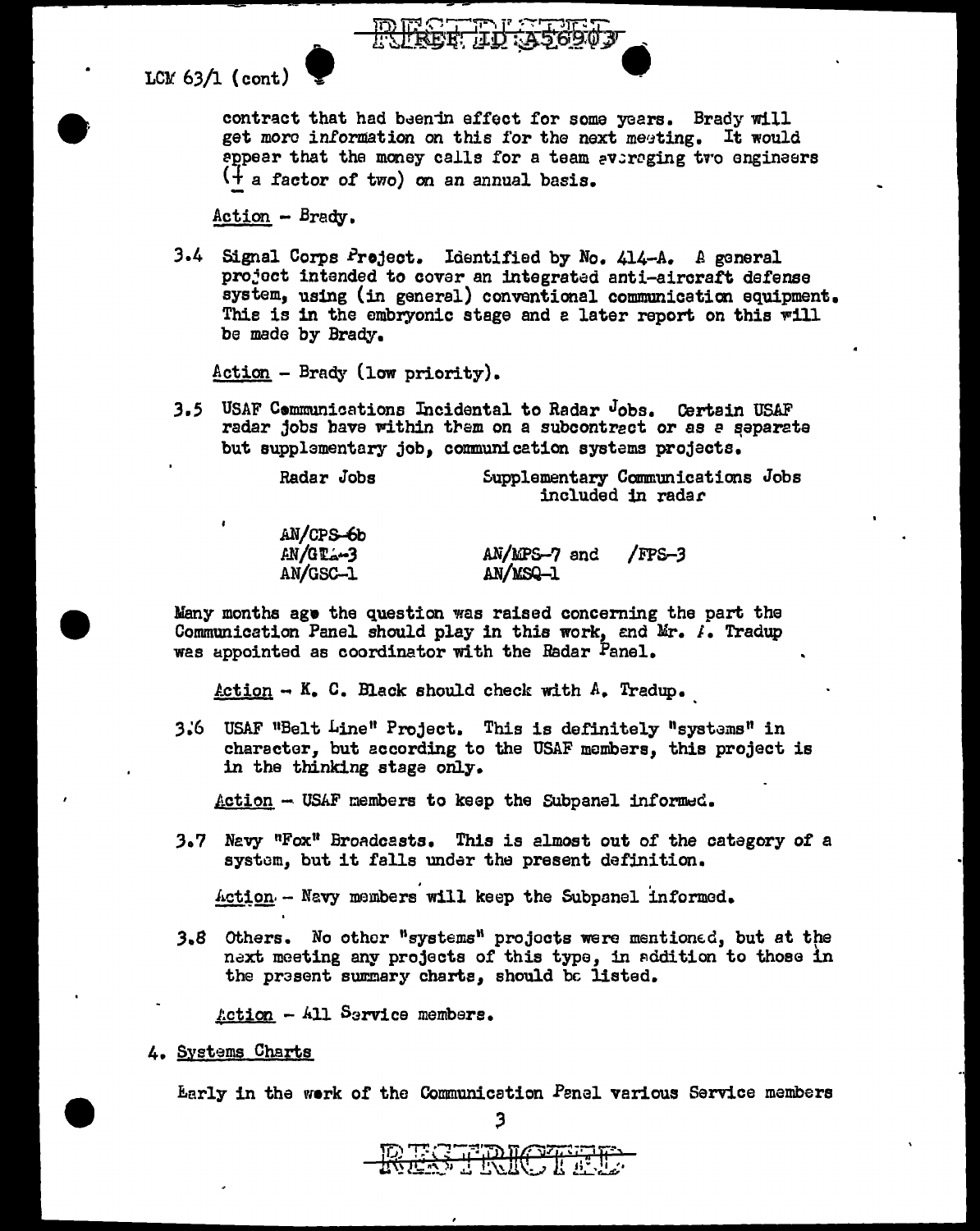

### LCM  $63/1$  (cont)

(hessel for Signal Corps, Horne and Blaisdell for the Navy, Rockwell and Hallman for AMC), gave overall systems pictures supplemented in most cases with. overall charts. Prior to the next meeting, these should be reviewed and brought up to date. Ultimately, an accurate chart of present transitional and future system organization might easily be the most useful work end result of the efforts of the Sub- panel.

Action - Condr. Jones, Mr. Bredy, and the AMC representative.

- 5. Communications Systems Bibliography
	- Brady reported that he had a rather extensive bibliography pertinent to the Subpanel work. He will supply such a bibliography at the next meeting. Also, there is in particular a document entitled. "Combat Military Signal System" which should be of graat interest to the Subpanel.

 $Action - Mr$ , Brady,

6. Systems Standards

This subject is under the cognizance of this Subpanel, but it has already been allocated to the Department of the Army. Hence, the Subpanel is only concerned with periodic review and possible reallocation. Reports indicate that this subject is being carefully hangled and no present action is indicated.

 $rction - None.$ 

7. Ad Hoc Cormittee on Future Communications Plan

Bredy reported on the activity of this Group, which is, as far as the Frnalis concerned, "systems" in character. After having accomplished its primary mission in aiding in the preparation of decuments from the JCEC on which part of the ennual Report of the Panel on Communications is based, active meetings are suspended. The Group can be called togsther again by either the JCEC or the RDB members.

 $action - non-.$ 

8. Next Weeting

The next meeting of the Fanal will be at 8:30 A.M., Narch 23, 1949, in Room 1641, Main Navy Building, 'ashington, D. C.

4